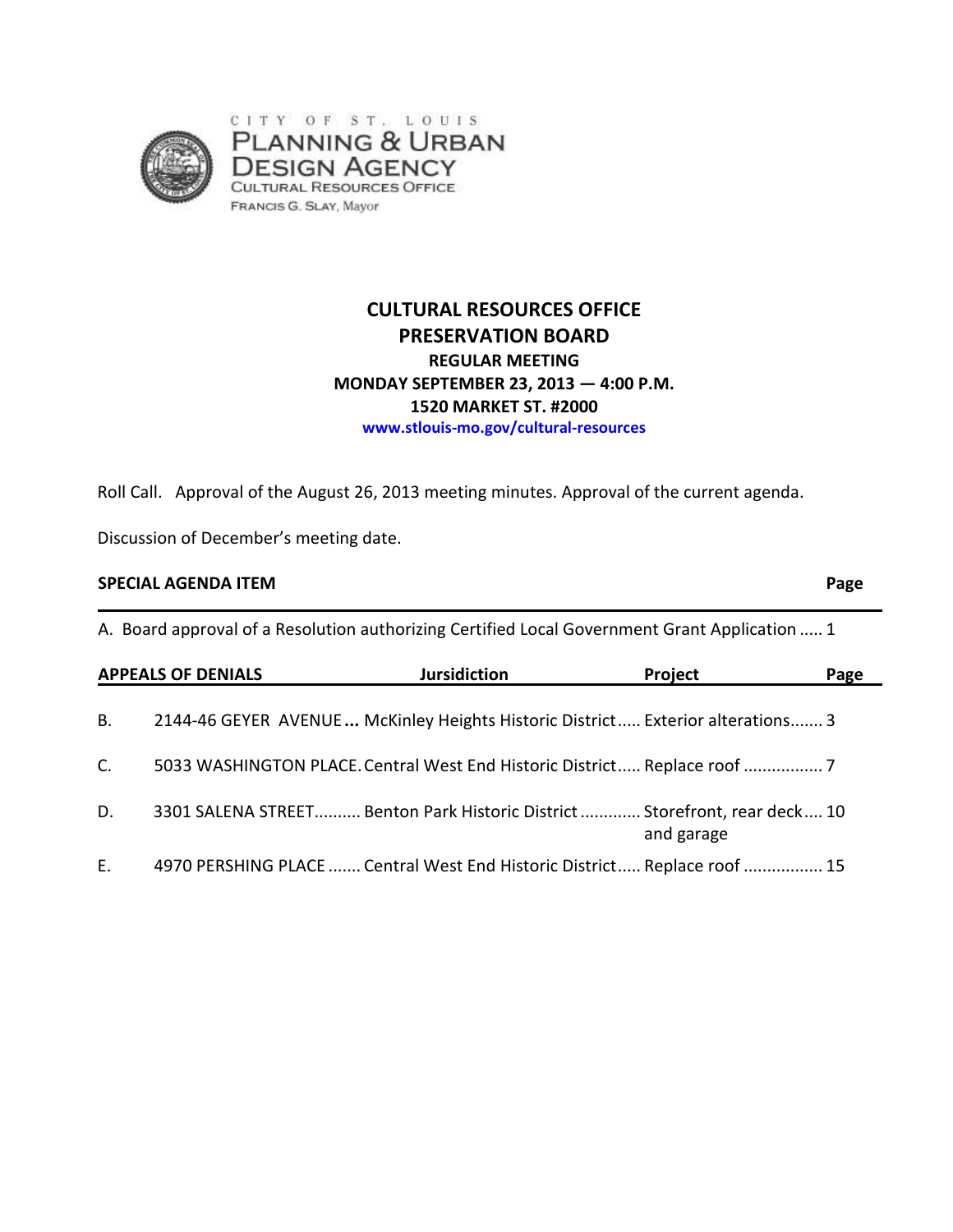

**A.** 

## **RESOLUTION NO. ONE PRESENTED TO THE PRESERVATION BOARD SEPTEMBER 23, 2013**

## **TO: PRESERVATION BOARD AND MR. RICHARD CALLOW, CHAIRMAN**

## **FROM: BETSY BRADLEY, DIRECTOR CULTURAL RESOURCES OFFICE CITY OF ST. LOUIS PLANNING AND URBAN DESIGN AGENCY**

**RE: RESOLUTION AUTHORIZING APPLICATION FOR AND ACCEPTANCE OF A GRANT FROM THE MISSOURI DEPARTMENT OF NATURAL RESOURCES STATE HISTORIC PRESERVATION OFFICE TO THE CITY OF ST. LOUIS TO CONDUCT A PROJECT: THEMATIC SURVEY OF FLOUNDER HOUSES IN ST. LOUIS CITY, MO**

This Resolution seeks authorization of the acceptance of a Historic Preservation Fund (HPF) grant from the Missouri Department of Natural Resources State Historic Preservation Office in an amount not to exceed Seven Thousand Five Hundred Dollars (\$7,500) to the City of St. Louis. The total cost of the project is approximately \$20,000.00. The additional amount is considered to be a local cash match to the Grant that will be provided by time spent by the staff of the Cultural Resources Office of the City of St. Louis Planning and Urban Design Agency.

The proceeds of the grant from State Historic Preservation Office will be used to purchase upto-date software and computer equipment. All procurement under the project will be conducted according to City of St. Louis procedures.

The Cultural Resources Office of the St. Louis Planning & Urban Design Agency proposes to undertake an amplified reconnaissance level survey of  $19^{th}$ - 20<sup>th</sup> century "Flounder" houses, a vernacular property type that occurs in only a few cities in the United States and of which St. Louis has an unusual and varied supply. The completed survey will expand the identification of extant Flounders and document the condition of the buildings. The survey will serve as the foundation for several planned subsequent initiatives to encourage the preservation and rehabilitation of these endangered properties, which we have tentatively titled *Flounders for the Future*.

**REQUESTED ACTION:** Approval of this Resolution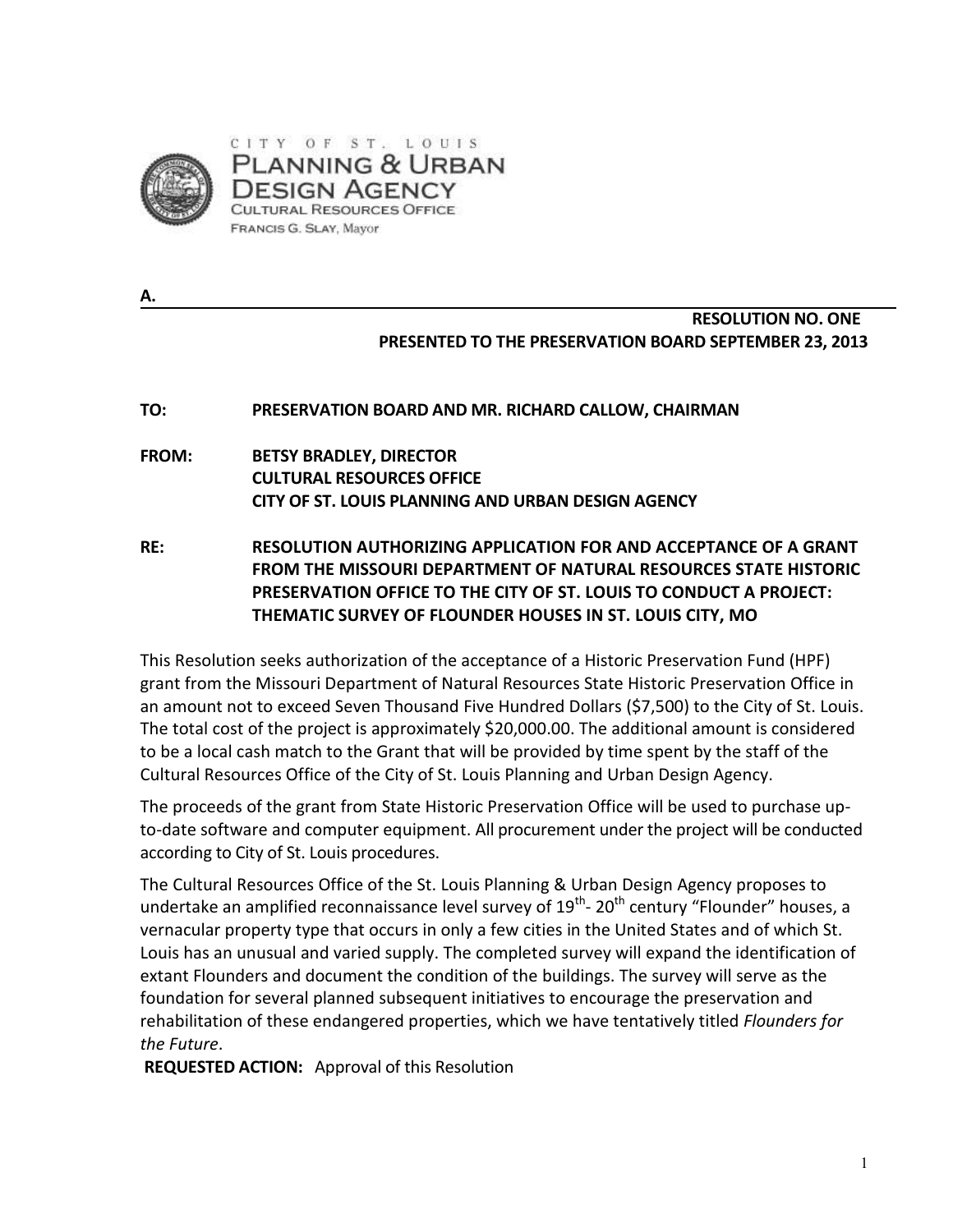## **NOW, THEREFORE, BE IT RESOLVED BY THE CITY OF ST. LOUIS PRESERVATION BOARD, THAT**:

- 1. The City of St. Louis Preservation Board hereby approves this Resolution and authorizes staff to submit the final Historic Preservation Fund grant application for the project Thematic Survey Flounder Houses in St. Louis City, and to accept the grant and enter into a grant agreement with the Missouri Department of Natural Resources, State Historic Preservation Office, in an amount not to exceed \$7,500.
- 2. This project will address a significant component of the city's historic built environment, will provide a greater understanding of this vernacular building type, many examples of which are threatened by deterioration and demolition.
- 3. The Director of the Cultural Resources Office, her designee, and the appropriate staff members are hereby authorized to take all actions necessary to effectuate the intent of this Resolution.
- 4. This Resolution shall take effect and be in full force immediately after its passage and approval by the Preservation Board.

ADOPTED this 23rd Day of September, 2013.

CITY OF ST. LOUIS PRESERVATION BOARD

 By: RICHARD CALLOW Title: CHAIRMAN

ATTEST:

l

Adona Buford **Secretary**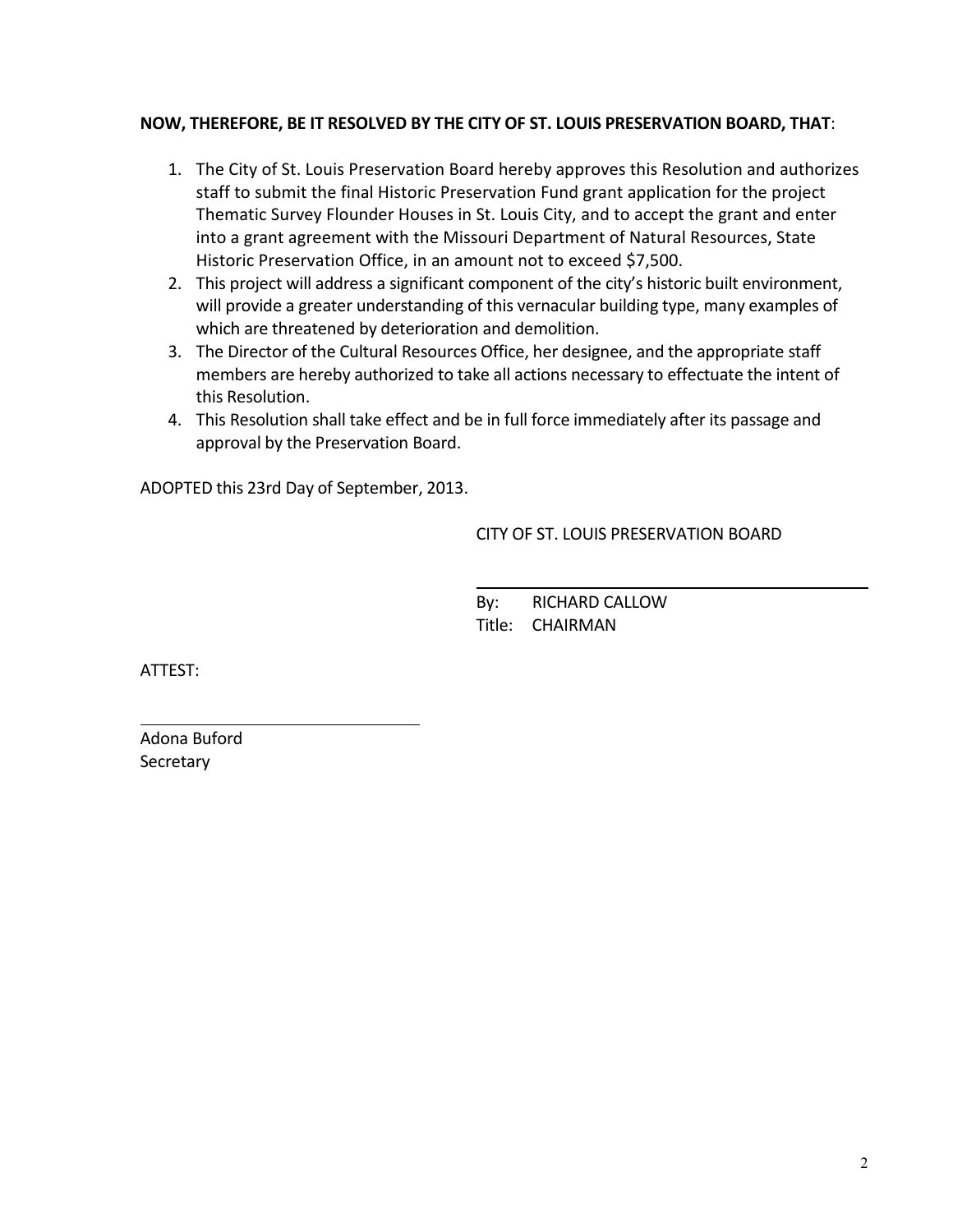

## $CITY OF ST. LO UIS$ PLANNING & URBAN **DESIGN AGENCY** CULTURAL RESOURCES OFFICE FRANCIS G. SLAY, Mayor

**B.** 

| September 23, 2013                                                         |
|----------------------------------------------------------------------------|
| Appeal of Director's Denial to retain alterations to porch and porch steps |
| installed without a permit                                                 |
| 2144-2146 Geyer Avenue                                                     |
| McKinley Heights Local Historic District - Ward 7                          |
| Betsy Bradley, Director, Cultural Resources Office                         |
|                                                                            |



**2144-2146 GEYER** 

#### **OWNER:**

St. Louis Reconstructing, LLC

### **APPLICANT:** Killeen Studio Architects

### **RECOMMENDATIONS:**

That the Preservation Board uphold the Director's Denial, as the alterations to the porch and steps do not comply with the McKinley Heights Historic District Standards.

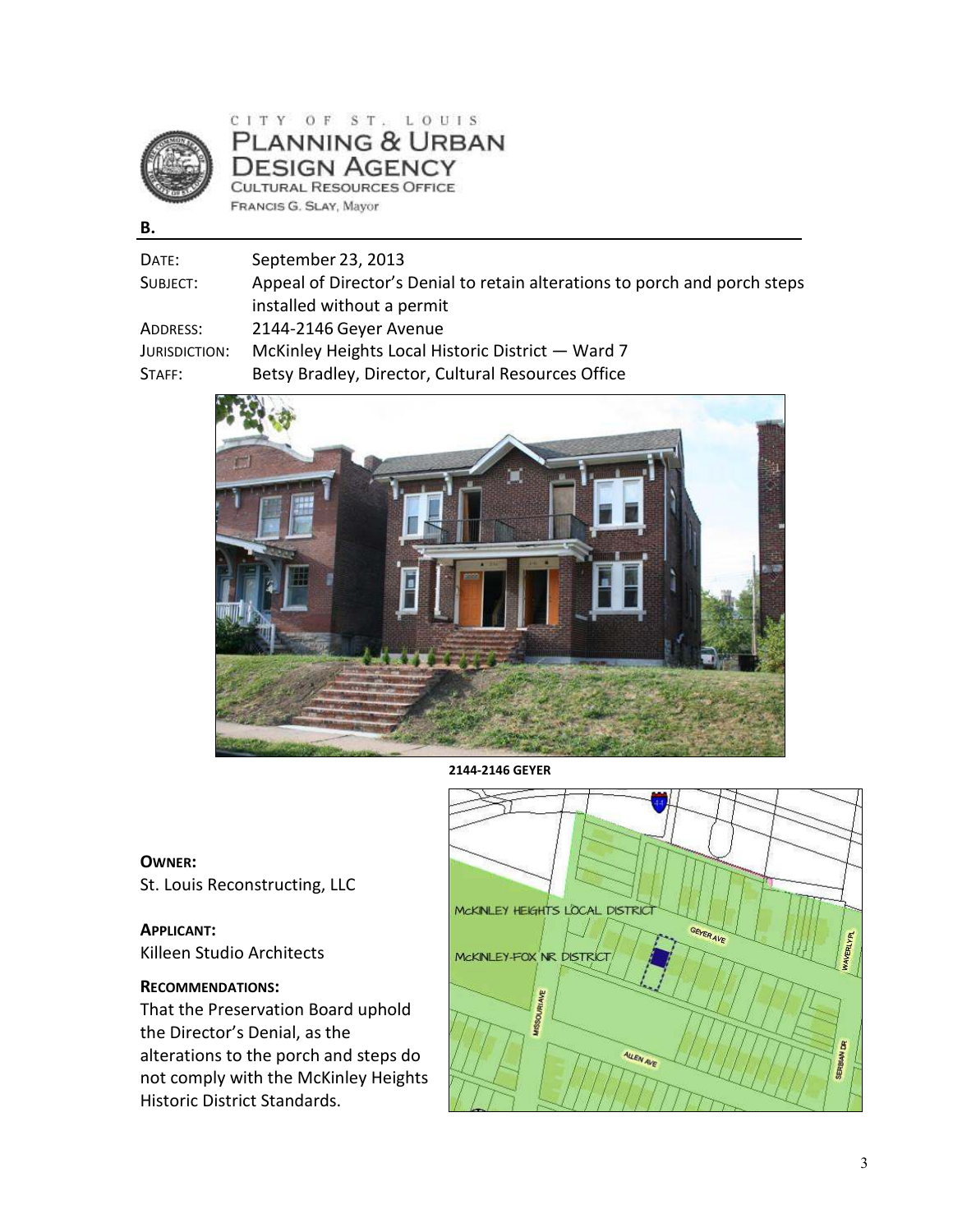Excerpt from Ordinance #67901, the McKinley Heights Historic District Design Standards:

**Article 2: Existing Buildings in Residential Preservation Areas** 

**206.4 Stone Elements on Appendages:** 

- **1) Stone steps and porch elements shall be replaced, as opposed to repaired, only when needed to ensure Public and occupant safety.** 
	- **a. Steps and porch elements shall retain their original location and shall maintain their original configuration.**
	- **b. Stonework shall not be painted or receive any adhesively applied finishes.**

**2) Replacement materials at Public Facades** 

- **a. For architectural elements see the acceptable replacement materials listed under stone cornices (section 201.8).**
- **b. Replacement steps shall be made of the following;** 
	- **i. New or re-used stone duplicating in shape, size, and coloration that which is being replaced.**
	- **ii. Concrete that replicates the stone in shape, size, and coloration and will maintain its shape, size and coloration over time.**

Does not comply. The use of brick to encapsulate the concrete steps to the porch, widening of the steps by two feet, and removal of the low brick wall at the edge of the porch does not comply with these standards. The applicant proposes to restore the low front porch wall flanking the wider porch steps. Increasing the width of the front porch steps by two feet does not retain the shape and size of the replacement steps, as required, and furthermore requires the removal of a portion of the porch wall. The standards specifically state that concrete that replicates stone in coloration shall be used for replacement steps.

## **404 SIDEWALKS AND STEPS:**

**At Public Facades, sidewalks shall be one of the following:** 

- **1) Red brick, is the preferred material, and is not to be replaced with concrete.**
- **2) Cast-in-place concrete with an exposed aggregate finish.**
- **3) Bomanite or equivalent.**
- **4) A combination of the above.**

**Exterior handrails at steps located in a yard and not attached to a house shall be erected as a simple, non-decorative wrought iron or equivalent (aluminum or steel) rail. Wood stair rails are not historically appropriate on stone, brick or concrete steps, even if** 

## **the house's porch has a wood handrail.**

Since brick is an acceptable material for sidewalks, its use cannot be prohibited. The standards indicate that a simple pipe rail handrail is preferred; the proposed handrail has balusters and is acceptable.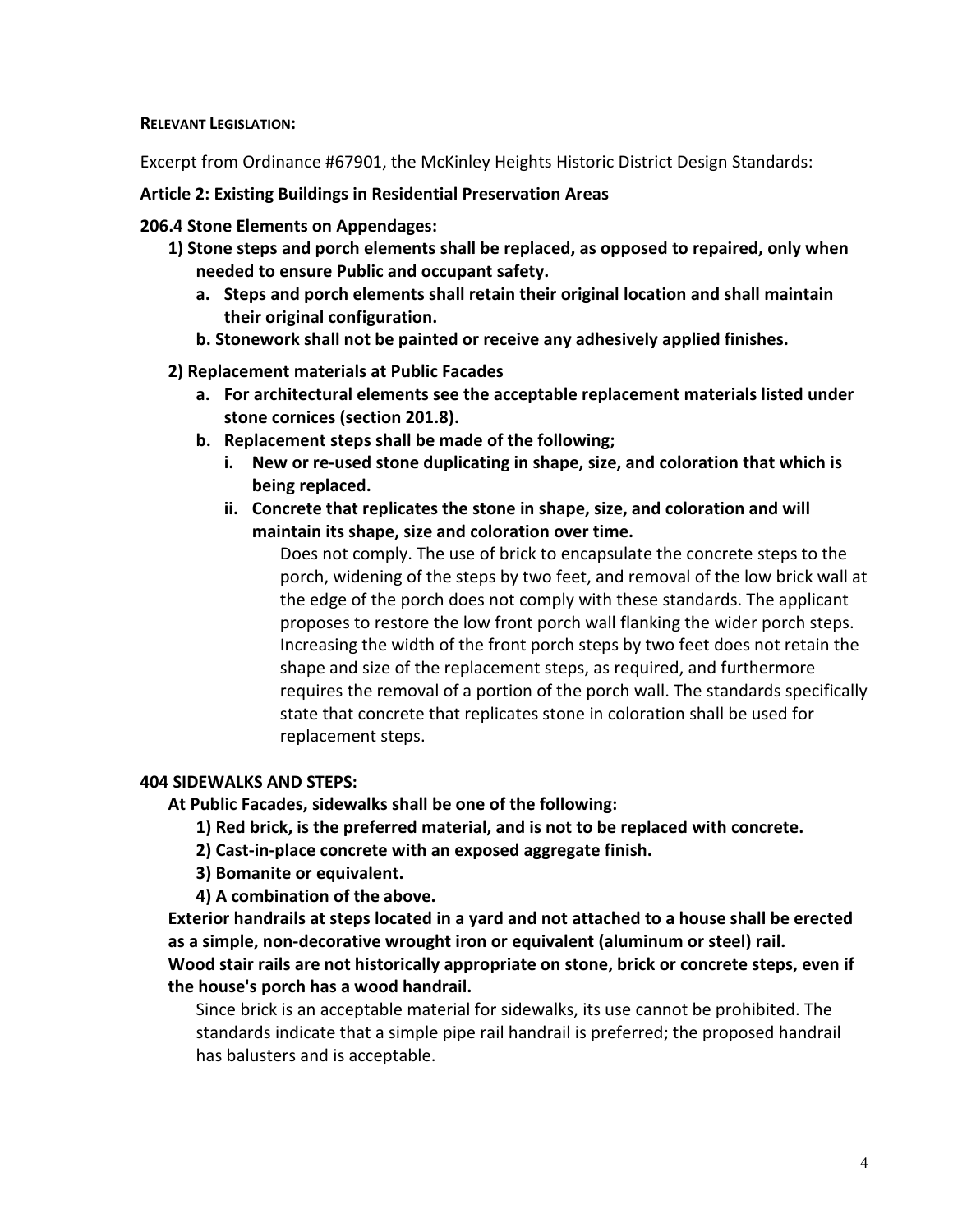### **PRELIMINARY FINDINGS AND CONCLUSION:**

The Cultural Resource Office's consideration of the criteria for changes to porches, steps, private sidewalks and steps, led to these preliminary findings:

- 2144-46 Geyer Avenue is located in the McKinley Heights Local Historic District.
- Extensive changes were made to the porch, porch steps, private sidewalk, and lower steps without a permit.
- The McKinley Heights district standards require that steps and porch elements retain their original location and configuration, which includes porch walls and the width of attached steps.
- The applicant proposes to restore the front wall of the porch to its appearance before the recent work was undertaken, but leave a wider opening for the wider steps.
- Brick is not an approved material for porch steps.
- The concrete steps remain in place under the brick and the reversal of the changes to the steps and porch wall can be reasonably accomplished.
- Brick is an approved material for sidewalks and the section heading of the standards implies that it is also approved for on-premise steps not extending from a porch.
- As the standards are ambiguous about the need to retain the historic width of terrace steps and on-premise sidewalks, the wider lower steps and brick sidewalk can be approved.

Based on the Preliminary findings, the Cultural Resources Office recommends that the Preservation Board uphold the Director's denial of the application as the alterations to the porch wall and porch steps are not in compliance with the McKinley Heights Historic District Standards.





**PORCH AND STEPS PRIOR TO WORK PORCH AND STEPS AS ALTERED**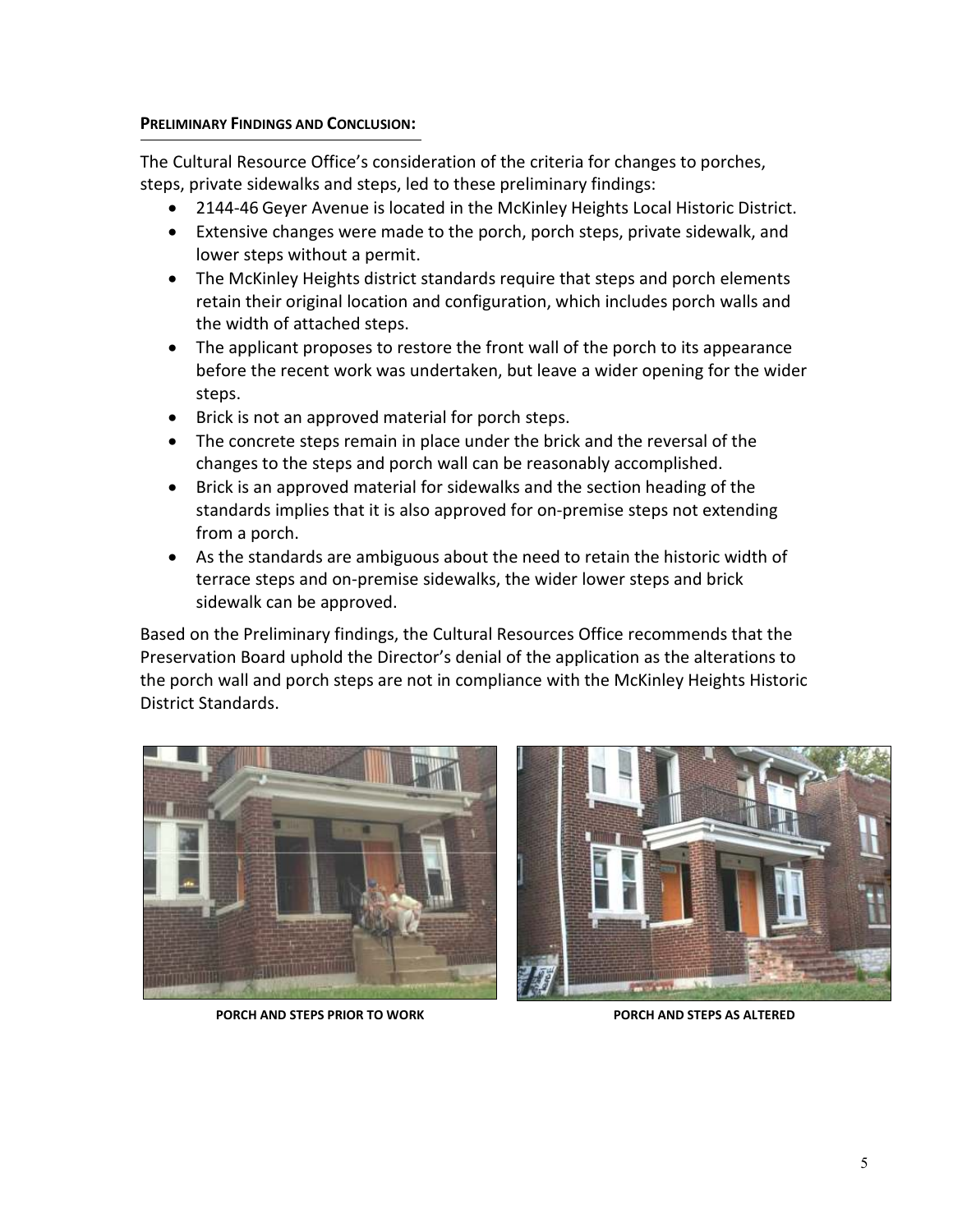



**SIDEWALK AND PLANTING AREAS ON-PREMISE STEPS** 



**ELEVATION DEPICTING PARTIALLY RESTORED PORCH WALL AND RAILING**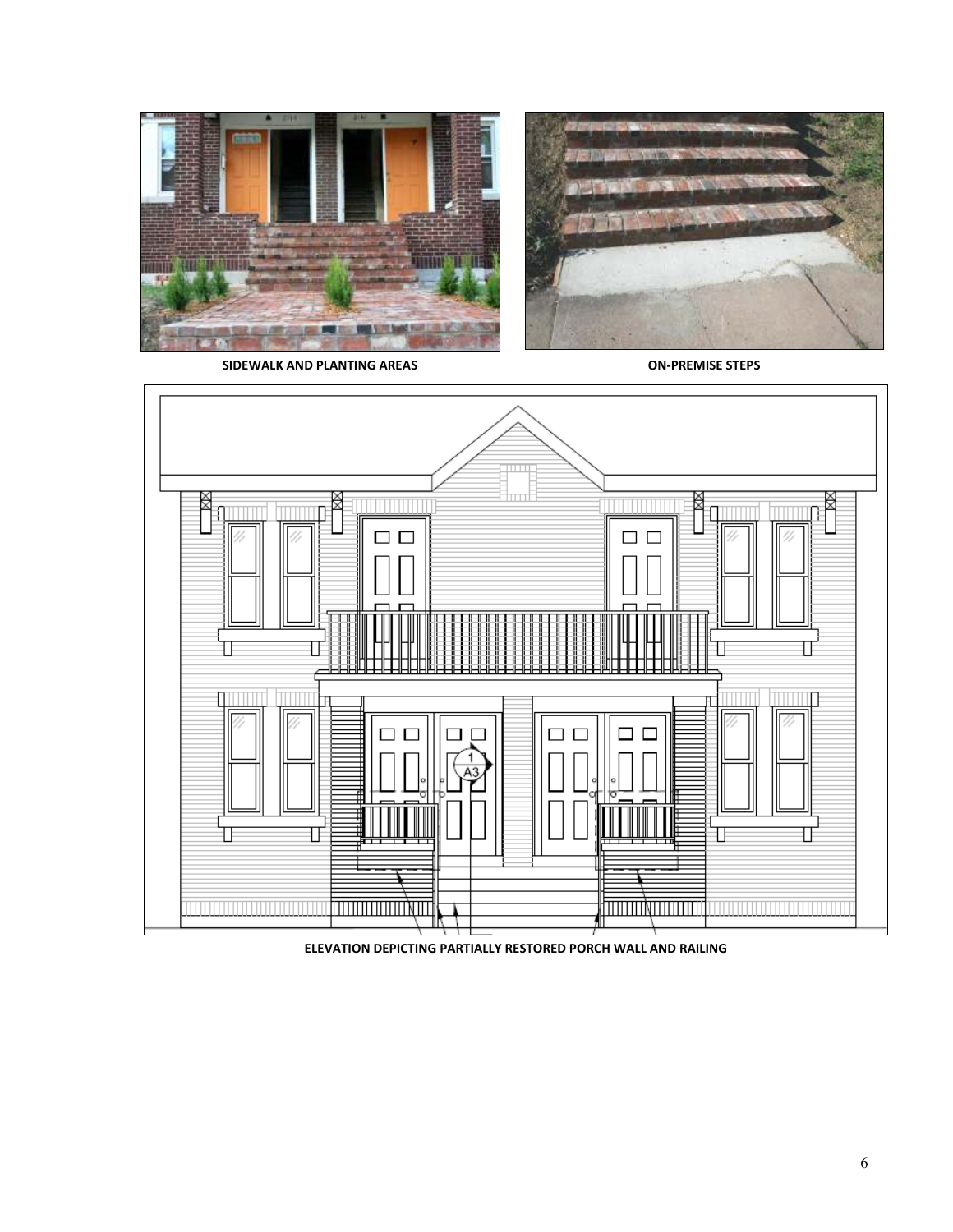

## CITY OF ST. LOUIS PLANNING & URBAN **DESIGN AGENCY** CULTURAL RESOURCES OFFICE FRANCIS G. SLAY, Mayor

**C.** 

DATE: September 23, 2013 ADDRESS: 5033 Washington Place ITEM: Appeal of Director's Denial to install non-complaint roofing JURISDICTION: Central West End Certified Local Historic District — Ward 28 STAFF: Bob Bettis, Preservation Planner, Cultural Resources Office



**5033 WASHINGTON PLACE** 

**OWNER:**  Terry MacHaffie **APPLICANT** Cary Babinec

## **RECOMMENDATION:**

That the Preservation Board uphold the Director's Denial, as the proposed roof does not comply with the Central West End Historic District Standards.

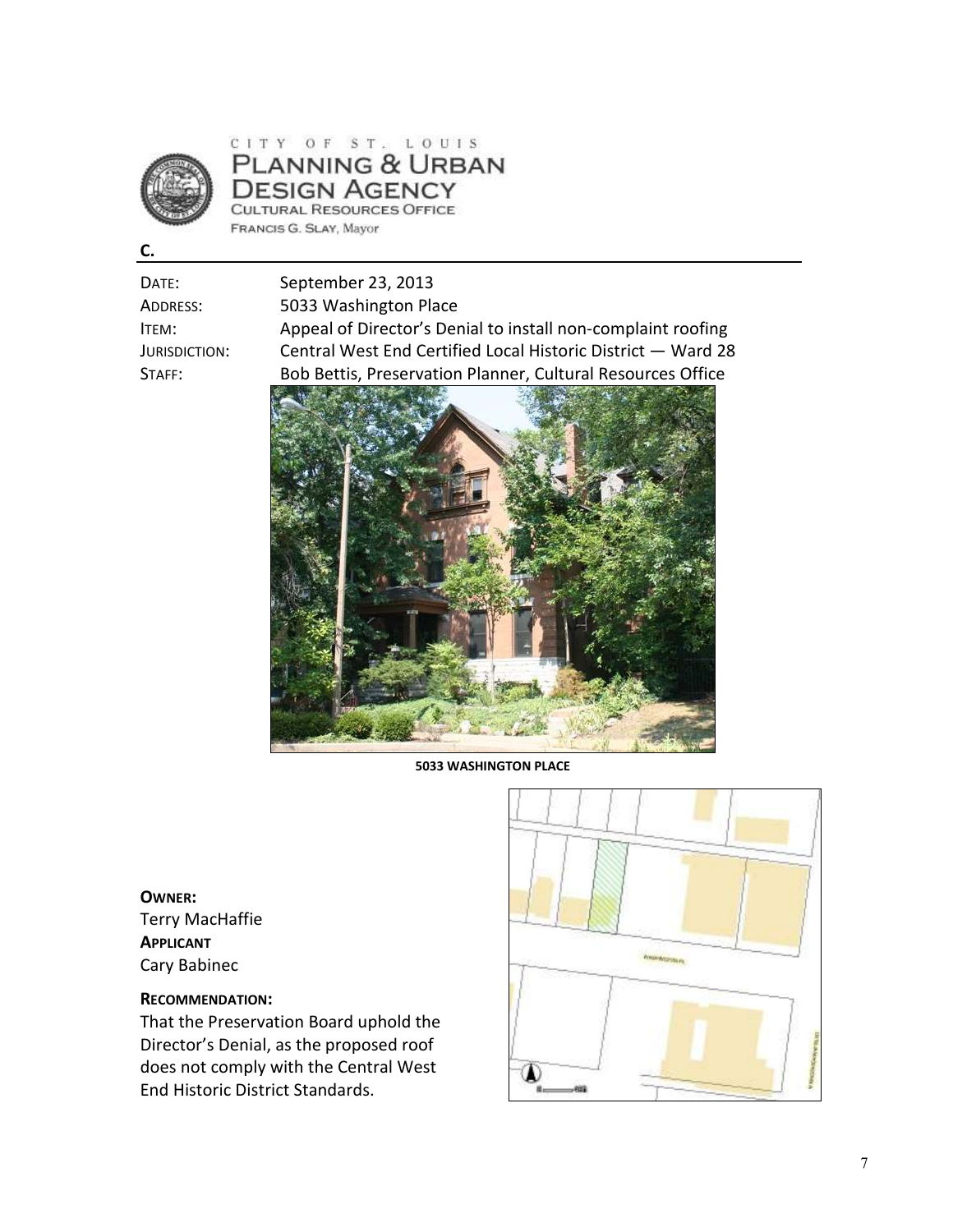Excerpt from Ordinance #69423, the Central West End Historic District:

**7) Roofs** 

**The visible form of the roof, as in its shape and pitch, and the presence or absence of dormers and other roof elements, shall not be altered. Materials used on historic pitched roofs and dormers in the historic district are slate, terra cotta mission tile, copper, and terne metal. Original or existing slate, tile and metal roofs shall be preserved through repair and maintenance. Original or historic roof material shall not be replaced with another type of historic material that would change the character of the roof: i.e., replacing historic ceramic tiles with slate shingles. Photographic evidence shall be provided of the deteriorated condition of roofing materials to justify replacement. Original or historic roofing material shall be used wherever the roof is visible. Materials that replicate the original may be used if the original or historic material is unavailable and the substitute material is approved by the Cultural Resources Office.** 

The owner wishes to install a metal panel system that resembles red terra cotta tile. The building's historic, original roof – which almost certainly would have been slate shingles – has been replaced with composition shingles. Since the proposed material does not replicate the original, the proposal is not compliant with the Central West End standards. The proposal will be adding a conjectural element  $-$  a clay tile roof  $$ which would change the character of the building.

## **PRELIMINARY FINDINGS AND CONCLUSION:**

The Cultural Resources Office consideration of the Central West End District standards and the specific criteria for roof replacement led to these preliminary findings.

- 5033 Washington Place is located in the Central West End Local Historic District.
- The original, historic roofing  $-$  slate  $-$  was replaced with asphalt shingles many years ago.
- The installation of the metal/clay tile is not appropriate for the architectural style of the house.
- The appropriate replacement roofing materials are architectural grade asphalt shingles, slate, or one of the materials that appears to be slate. A similar metal roofing product that replicates the look of slate shingles is available.

Based on these preliminary findings, the Cultural Resources Office recommends that the Preservation Board uphold the Director's denial of the application as it does not comply with the Central West End Local Historic District standards.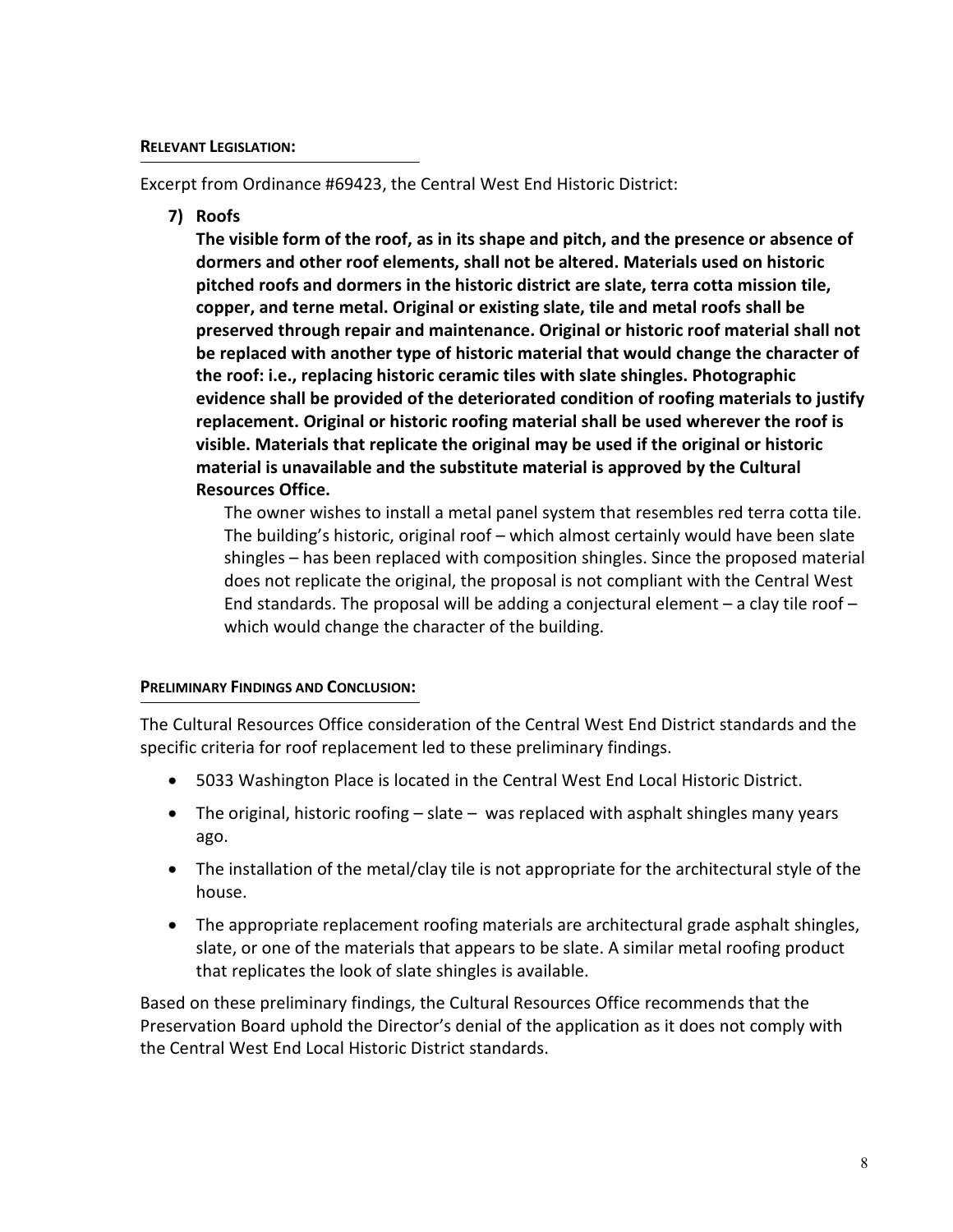

**LOOKING WEST AT BUILDING** 



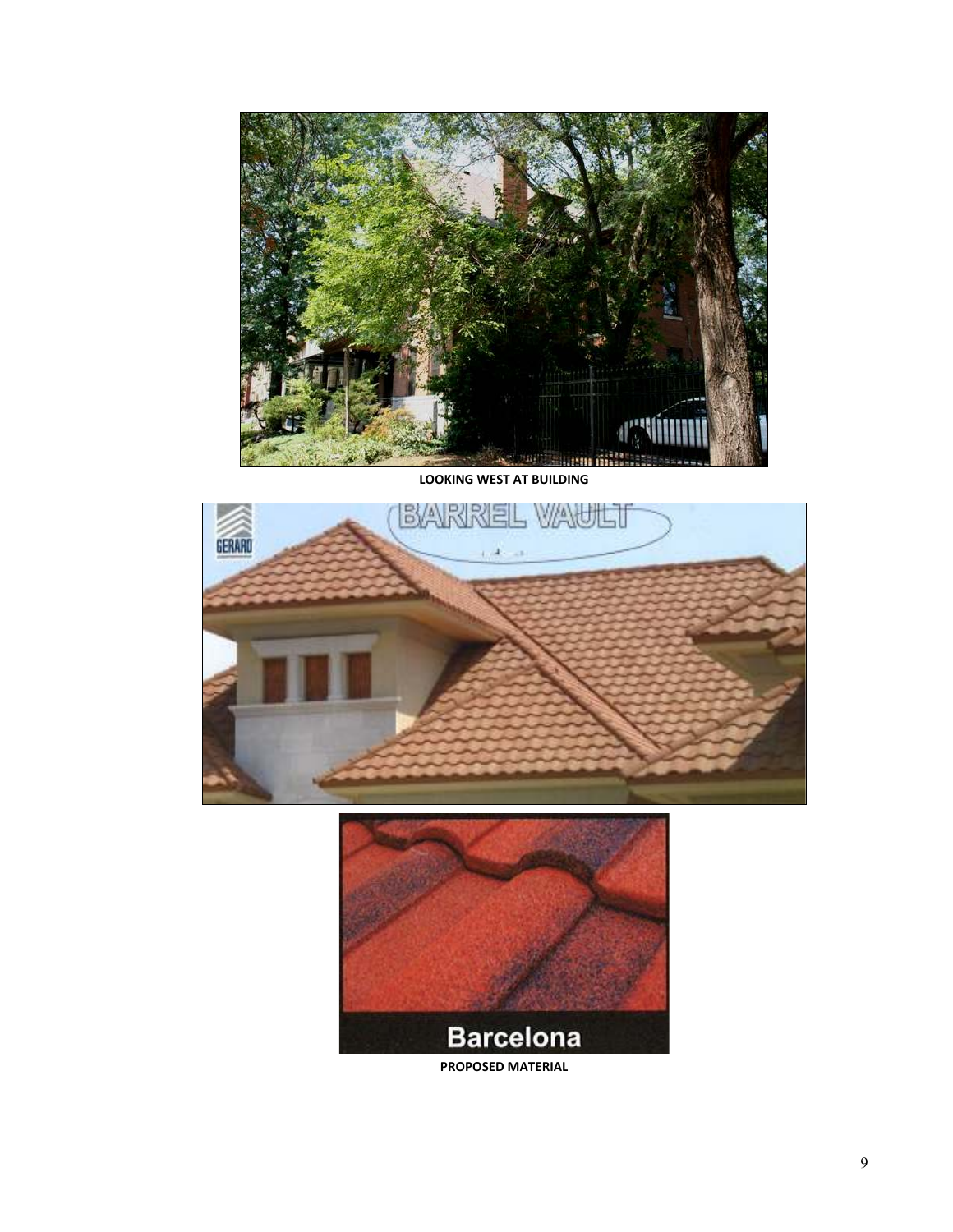

## CITY OF ST. LOUIS PLANNING & URBAN **DESIGN AGENCY** CULTURAL RESOURCES OFFICE FRANCIS G. SLAY, Mayor

**D.** 

| Date:         | September 23, 2013                                                    |
|---------------|-----------------------------------------------------------------------|
| Address:      | 3301 Salena Street                                                    |
| ITEM:         | Appeal of Director's Denial of alterations to the storefront area and |
|               | construction of a noncompliant garage and rear deck                   |
| Jurisdiction: | Benton Park Local Historic District - Ward 9                          |
| STAFF:        | Bob Bettis, Preservation Planner, Cultural Resources Office           |
|               |                                                                       |



**3301 SALENA** 

**OWNER:**  Johnny Hernan Martinez

**APPLICANT:** Mike Killeen

## **RECOMMENDATION:**

That the Preservation Board uphold the Director's Denial, as the windows do not comply with the Benton Park Historic District Standards.

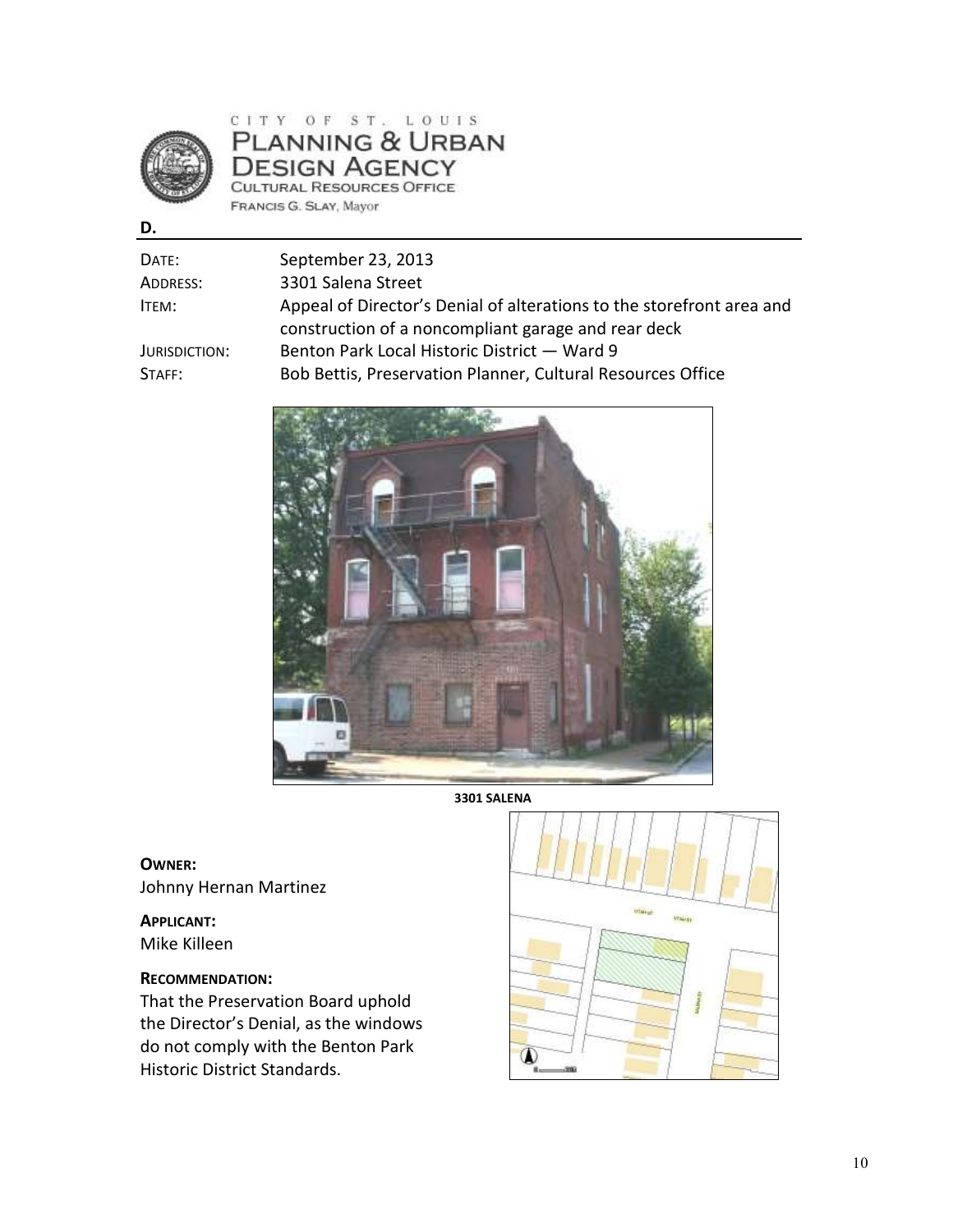Excerpt from Ordinance #67175, the Benton Park Local Historic District:

### **101.2 Appendages**

**Steps, stoops, porches, and decks attached or immediately adjacent to the primary building** 

## **206.3 New Appendages to Semi-Public and Private Facades**

- **1. New porches, stoops and steps at Semi-Public and Private Facades shall be based on a Model Example.**
- **2. Decks are prohibited at Semi-Public Facades except when those occur at the rear of a building.**
- **3. Decks, whether constructed at a Semi-Public Facade at the rear of a building or at a Private Facade, must not:**
	- **1. Obscure any architectural detail of the building such as windows, doors, or ornamental brick work; or**
	- **2. Be visually dominant because of mass, scale, or topology of the land.**  The proposed rear deck is not based on a Model Example. The deck would be significantly larger than traditional exterior staircase configurations. The deck would extend over 14 feet into the back yard at its furthest point. Since the property occupies a corner lot, the new deck would have a visually dominant

## **208 STOREFRONTS**

**Comment: Storefronts are of particular importance in the Benton Park Historic District. Owners are encouraged to restore store fronts to their original style.** 

appearance from Utah Street, due to it's mass and scale.

## **208.1 Reconstructed Storefronts**

**Reconstructed storefronts shall meet the following:**

- **1. The glazing shall be insulating glass.** 
	- **Comment: This material is required by City Building Codes.**
- **2. All exposed materials shall be painted, including wood and metal.**
- **3. Be based on a Model Example consistent with the building's original character.**

The proposed storefront is not based on an appropriate Model Example. The storefront being used for the example has been altered and does not retain its original bulkhead or transom bar. However, the example provided does have original storefront components around the entry, but this design was not used for the majority of the proposal, especially at the bulkhead. The historic bulkhead has a recessed panel while the proposed has a projecting center detail. In addition, the owner wishes to leave a portion of the modified bricked-in storefront along Salena Street, which would present an appearance that is not historic.

## **303 GARAGES AND CARPORTS IN NEW CONSTRUCTION Garages and carports are not regulated except as follows:**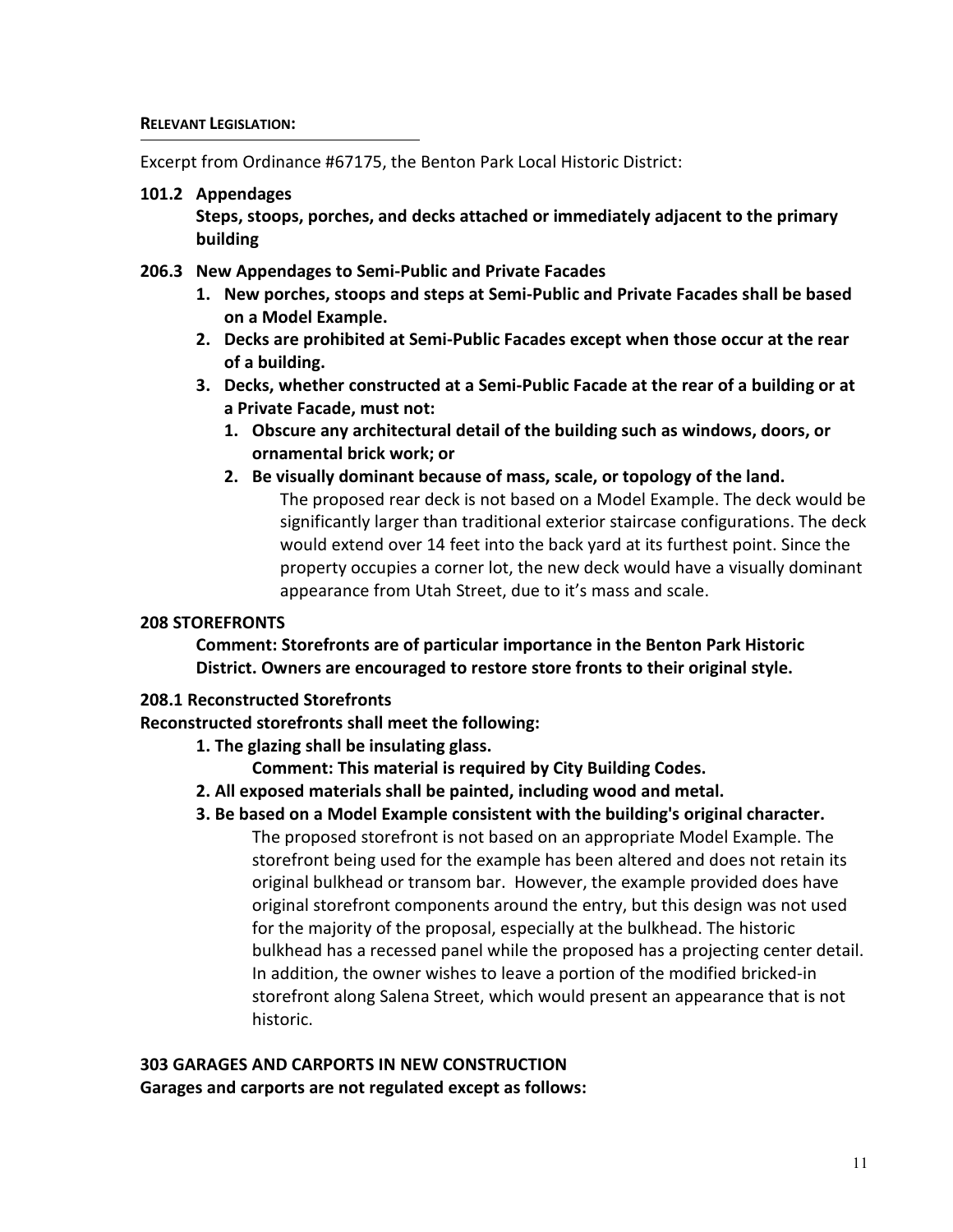- **1. Garages and carports shall be set within 10' of the alley line.**
- **2. Vehicular access shall only be from the alley.**
- **3. Garage doors shall be parallel to, and face, the alley.**
- **4. Construction requirements per form:** 
	- **1. Garages shall be sided with 4" cover siding of wood, vinyl or finished aluminum, 4" beaded tongue and groove siding, brick or brick veneer. Unfinished siding is prohibited.**
	- **2. Based on a Model Example.**
- **5. Garage and carport roofs shall be as set forth in Section 201.**
- **6. The mass and scale of garages and carports shall be appropriate for their use and shall not visually dominate the main building.**

The proposed garage is not based on a Model Example. The proposed three car garage would have a footprint of 46 feet by 24 feet, which is slightly larger than the existing building and is greatly out of scale with the main building.

### **PRELIMINARY FINDINGS AND CONCLUSION:**

The Cultural Resources Office consideration of the Benton Park District standards and the specific criteria for decks and garages led to these preliminary findings.

- 3301 Salena Street is located in the Benton Park Local Historic District.
- The proposed rear deck is not based on a Model Example and would be visually dominant from Utah.
- The proposed garage is not based on a Model Example and is out of scale with the main building; it would be visually dominant due to its large footprint.
- The proposed storefront is not based on an appropriate Model Example. A portion of the altered storefront would remain, presenting an appearance that would not have occurred historically.

Based on the preliminary findings, the Cultural Resources Office recommends that the Preservation Board uphold the Director's denial of the application for the storefront, garage and rear deck as they are not in compliance with the Benton Park Local Historic District Standards.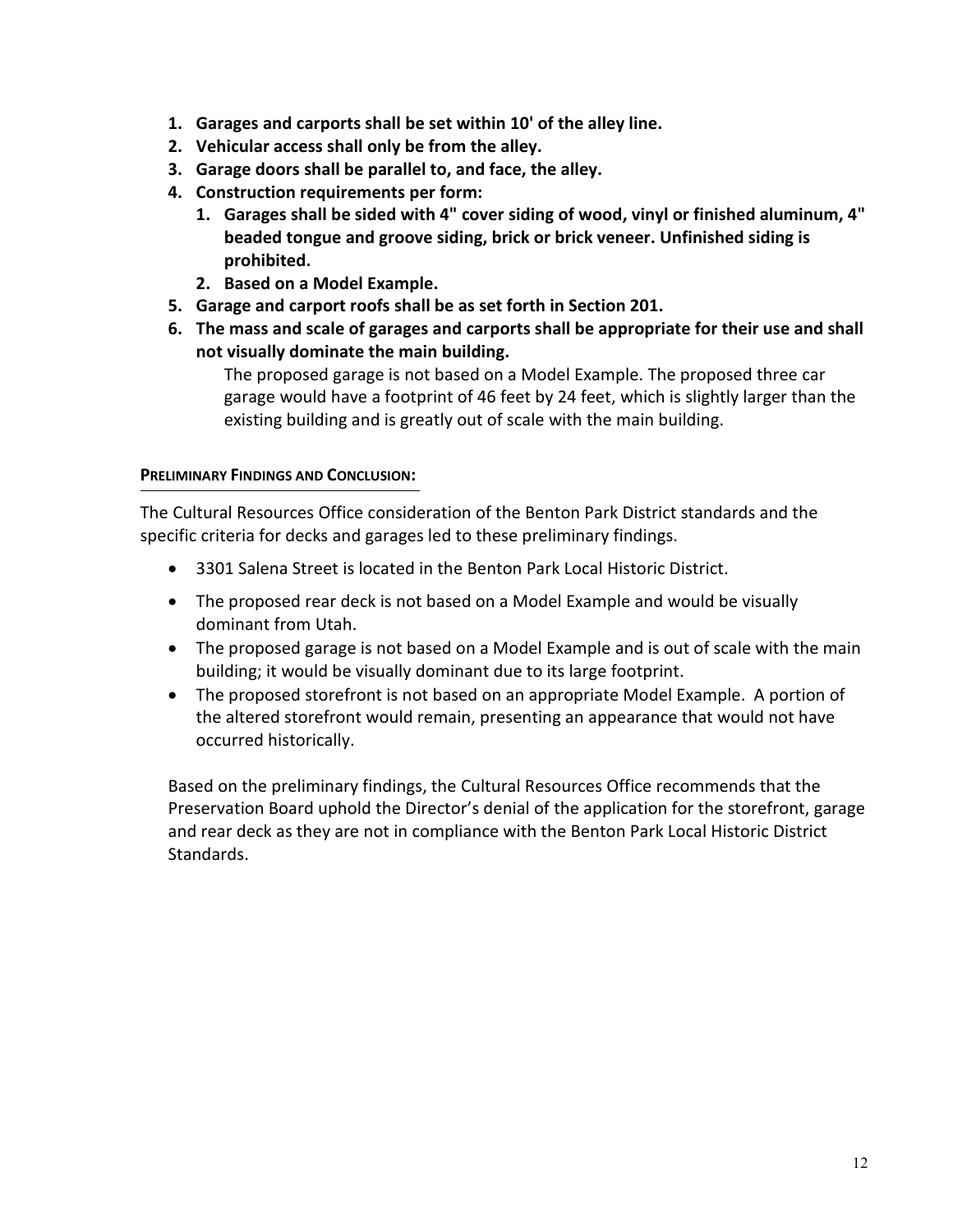

**PROPOSED GARAGE ELEVATIONS LOCATION OF PROPOSED DECK**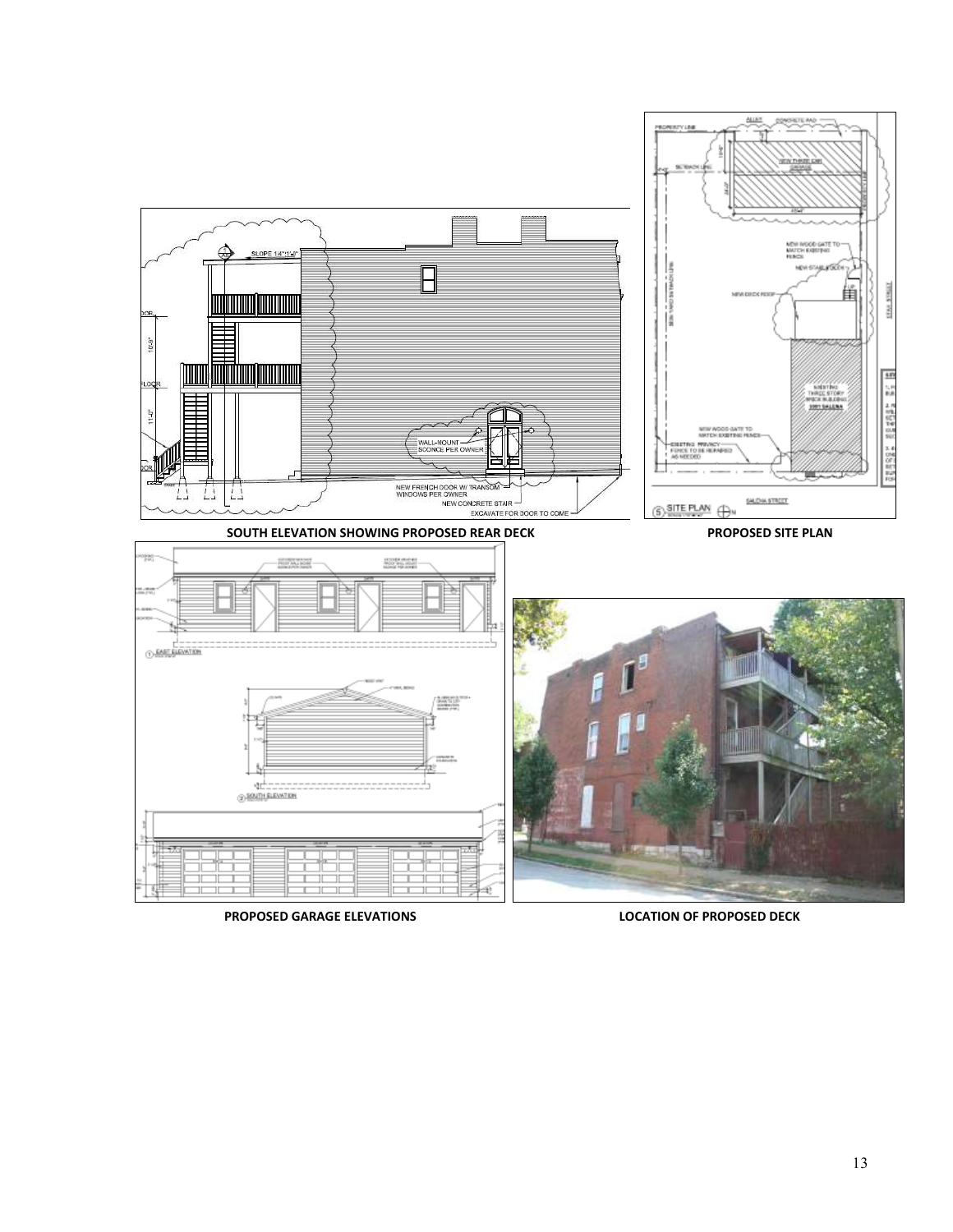

**LOCATION OF PROPOSED GARAGE**



**PROPOSED STOREFRONT**





**EXISTING STOREFRONT EXISTING STOREFRONT**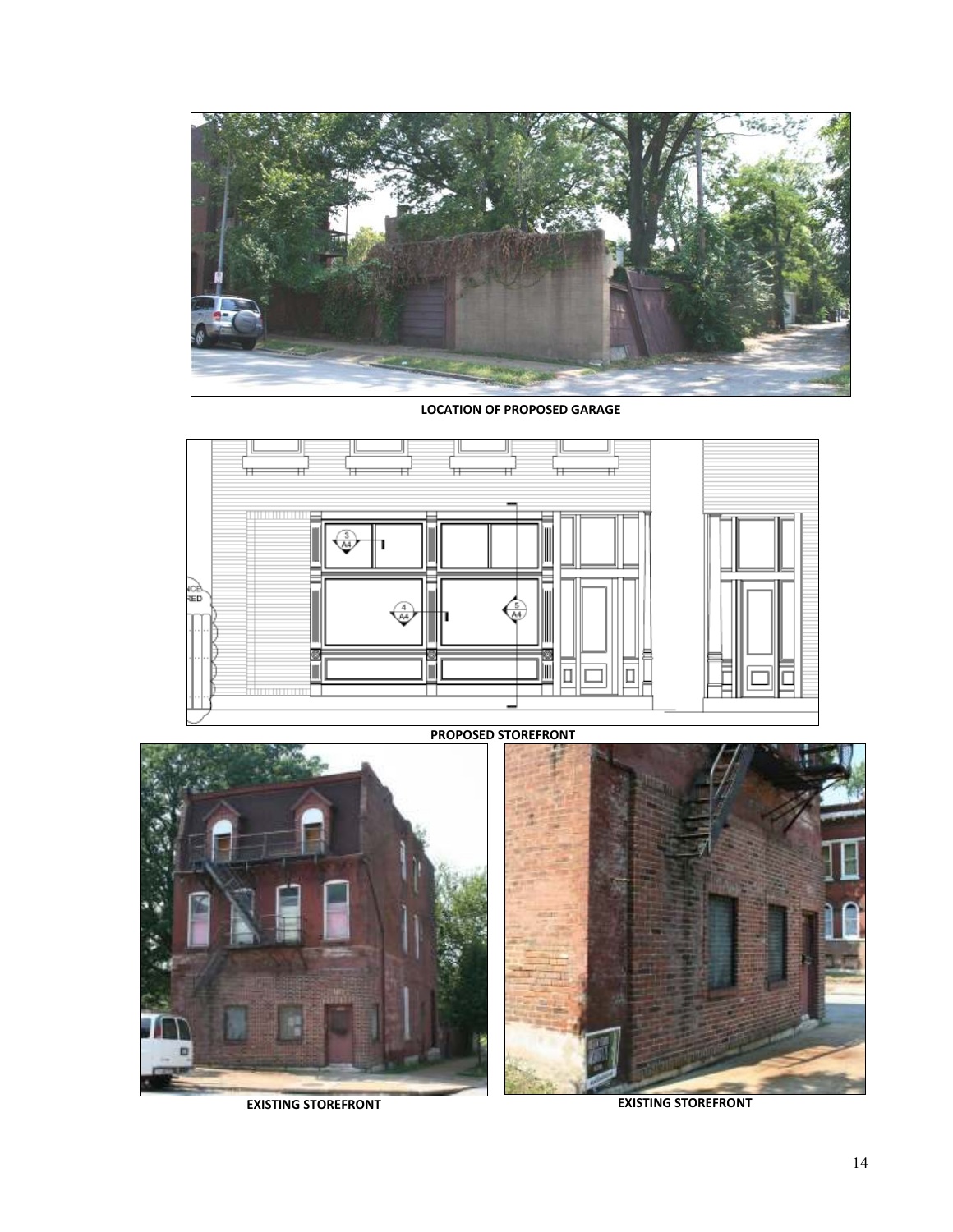

**E.** 

## CITY OF ST. LOUIS PLANNING & URBAN **DESIGN AGENCY** CULTURAL RESOURCES OFFICE FRANCIS G. SLAY, Mayor

| DATE:         | September 23, 2013                                                                                 |
|---------------|----------------------------------------------------------------------------------------------------|
| ADDRESS:      | 4970 Pershing Place                                                                                |
| ITEM:         | Appeal of Director's Denial to retain non-complaint roofing material installed<br>without a permit |
| JURISDICTION: | Central West End Certified Local Historic District - Ward 28                                       |
| STAFF:        | Bob Bettis, Preservation Planner, Cultural Resources Office                                        |



**4970 PERSHING PLACE** 

**OWNER/APPLICANT** Remigius Onwumeri

### **RECOMMENDATION:**

That the Preservation Board uphold the Director's Denial, as the installed roof does not comply with the Central West End Historic District Standards.

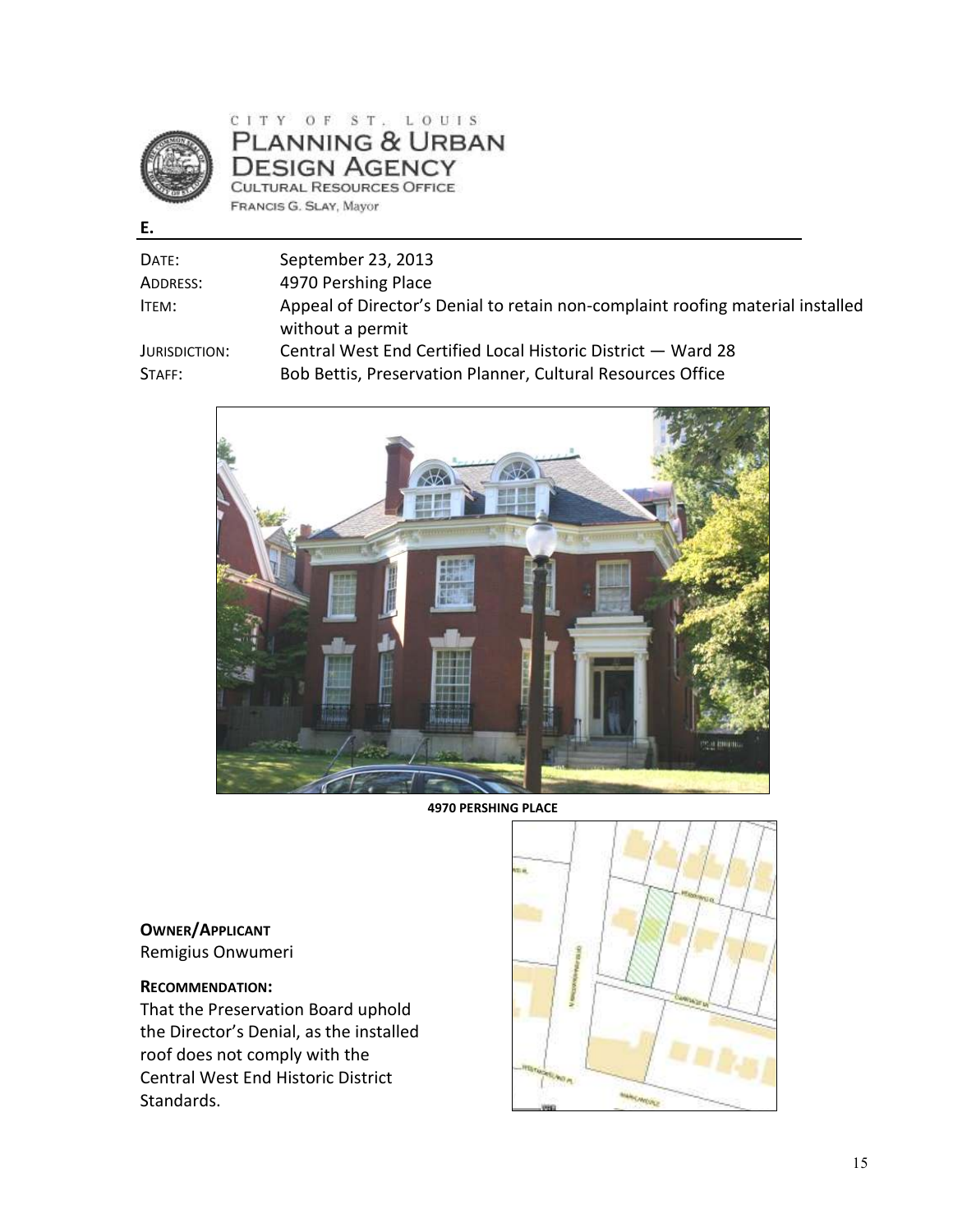Excerpt from Ordinance #69423, the Central West End Historic District:

**7) Roofs** 

**The visible form of the roof, as in its shape and pitch, and the presence or absence of dormers and other roof elements, shall not be altered. Materials used on historic pitched roofs and dormers in the historic district are slate, terra cotta mission tile, copper, and terne metal. Original or existing slate, tile and metal roofs shall be preserved through repair and maintenance. Original or historic roof material shall not be replaced with another type of historic material that would change the character of the roof: i.e., replacing historic ceramic tiles with slate shingles. Photographic evidence shall be provided of the deteriorated condition of roofing materials to justify replacement. Original or historic roofing material shall be used wherever the roof is visible. Materials that replicate the original may be used if the original or historic material is unavailable and the substitute material is approved by the Cultural Resources Office.** 

The owner replaced the original slate roof with an architectural grade asphalt shingle roof without a building permit. The standards require that evidence be provided to justify replacement of historic roofing material and that historic roofing material must be replaced with the same or similar product. No evidence was submitted to justify replacement of the original roof. Slate or a material that appears to be slate would be the replacement roofing materials that could be approved.

#### **PRELIMINARY FINDINGS AND CONCLUSION:**

The Cultural Resources Office consideration of the Central West End District standards and the specific criteria for storefront alterations led to these preliminary findings.

- 4970 Pershing Place is located in the Central West End Local Historic District.
- The roof was replaced without a building permit.
- Historic slate shingles were removed from the roof without providing evidence that justifies replacement.
- The owner has removed the historic slate and installed a non-compliant asphalt shingle that does not comply with the requirements of the standards.

Based on these preliminary findings, the Cultural Resources Office recommends that the Preservation Board uphold the Director's denial of the application as it does not comply with the Central West End Local Historic District standards.